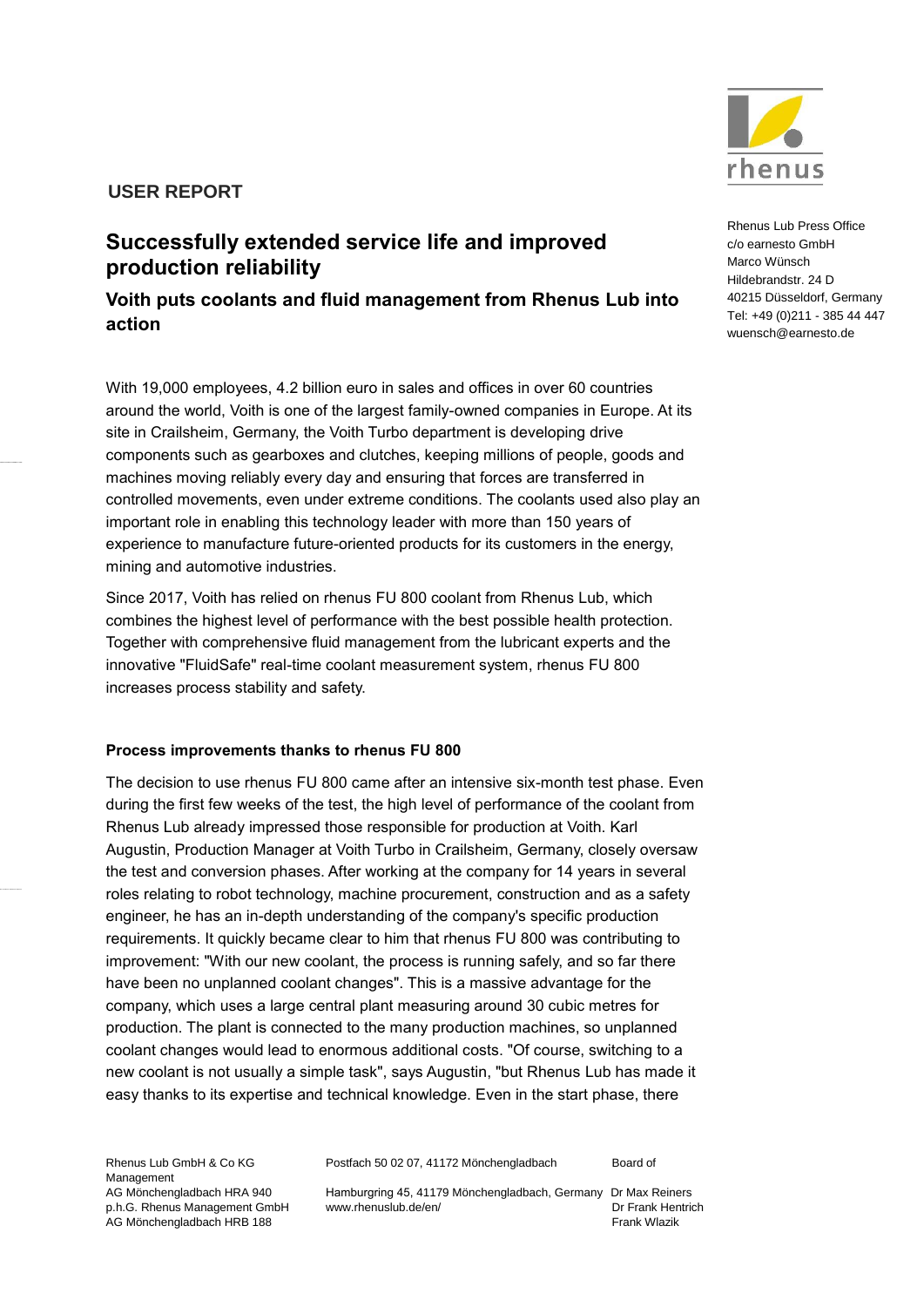

were several service personnel here on site, which allowed us to carry out the conversion without any downtimes in our production."

In addition to a safe process, employee protection is of utmost importance for global companies, as Karl Augustin explains: "As a production manager, I have great responsibility toward my employees. rhenus FU 800 is an innovative product that meets our high requirements in terms of employee health and safety to an excellent degree. The new coolant does not contain boron or formaldehyde, which are potentially harmful to employees. It can therefore be used without restriction from a health protection point of view. The fact that rhenus FU 800 already goes above and beyond legal requirements means that it corresponds to what we expect from a futureoriented product", says Augustin.

#### **Experts in fluid management**

2/5

Using the appropriate coolant is far from the only factor contributing to a functioning fluid process. The specialist and technological knowledge required to meaningfully clarify and analyse parameters that influence the coolant process, and to perform the correct optimisation measures, are more in demand than ever. By choosing Rhenus Lub, Voith has found the right partner to provide such expertise and has handed their fluid management processes over to these experienced lubricant specialists. For this purpose, a Rhenus Lub employee is located on-site every day to carry out tasks such as correcting measured coolant values in the event of deviations and implementing agreed fluid management work — all with the objectives of stability and cost reduction in mind. Rhenus Lub has also taken over the storage and availability of agreed fluids. Regular visits by project engineers and field service staff provide additional fluid management support and ensure that the process at Voith Turbo is safe at all times, meaning that the company can concentrate on value creation.

#### **FluidSafe ensures permanently stable coolants**

FluidSafe, an innovative device developed by Rhenus Lub for measuring the most important coolant parameters in real-time, also adds real value to fluid management at Voith. In addition to conductivity, pH value and concentration, the tool measures the bacterial content of the coolant around the clock — a feature that is particularly critical for production at Voith. This continual evaluation is a decisive advantage, as Jörg Kummerow, Sales Manager for Southern Germany at Rhenus Lub, knows: "With FluidSafe, we can offer Voith constant documentation of their coolant, which contains a transparent overview of the daily fluctuations in the fluid, including bacteria

Rhenus Lub GmbH & Co KG Management AG Mönchengladbach HRA 940 p.h.G. Rhenus Management GmbH AG Mönchengladbach HRB 188 Frank Wlazik Channel Mars and the State of Transaction of Transaction of Transaction of Transaction of Transaction of Transaction of Transaction of Transaction of Transaction of Transaction of Tr

Postfach 50 02 07, 41172 Mönchengladbach Board of

Hamburgring 45, 41179 Mönchengladbach, Germany Dr Max Reiners www.rhenuslub.de/en/ Dr Frank Hentrich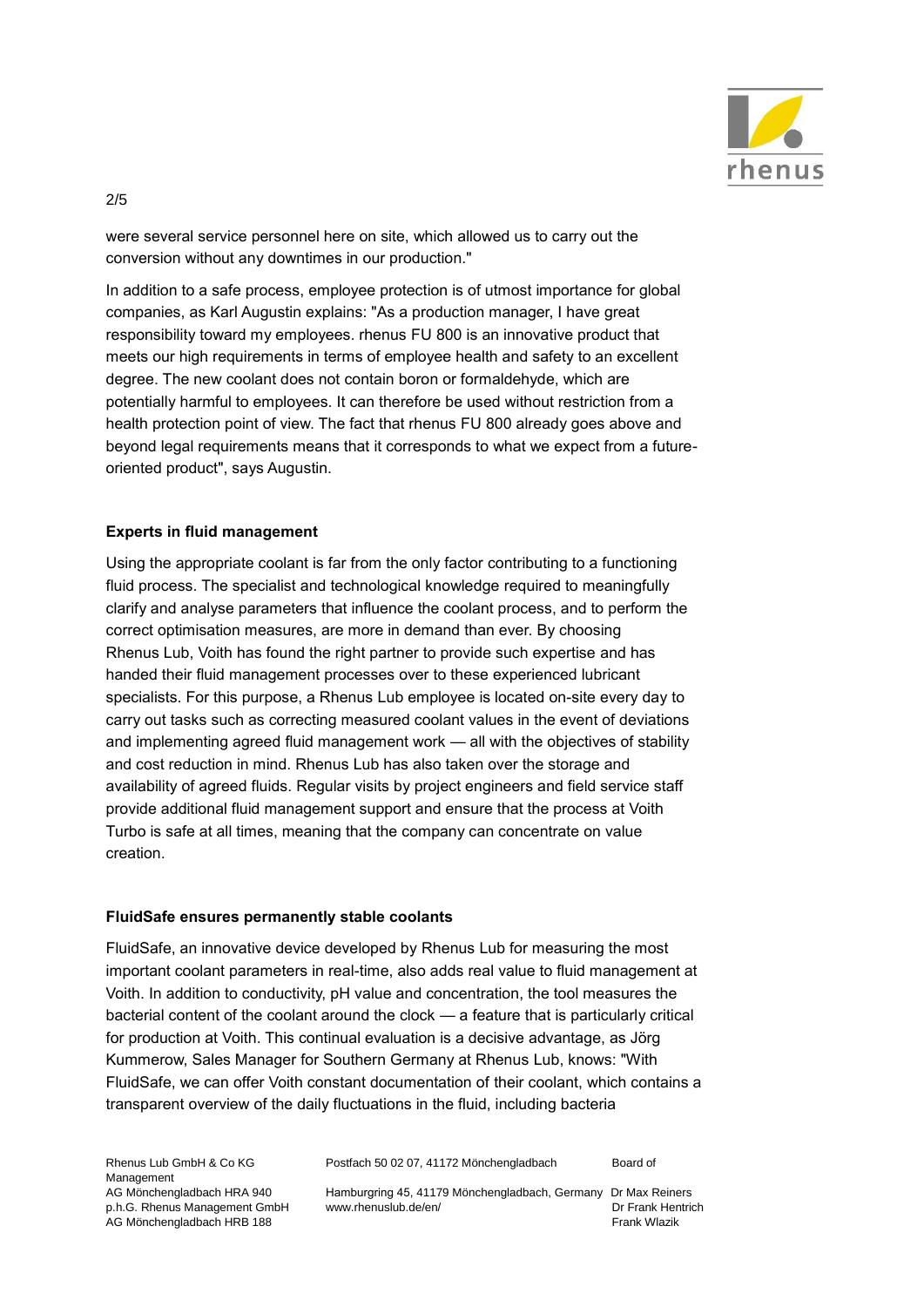

measurements." This modern technology helps to maintain a lower level of fluctuation in the main coolant values. This in turn leads to increased process reliability, and ultimately to lower process costs thanks to less waste. "The continuous documentation provided by FluidSafe is often a revelation to customers, as the changing coolant measurement values allow them to better understand and clarify even small changes to the machines", reports Kummerow.

## **A partnership characterised by close collaboration**

3/5

Voith Turbo and Rhenus Lub maintain a closely collaborative relationship, with the lubricant manufacturer suggesting specific solutions to ensure that the process becomes more efficient. From the moment when the two companies began working together last year, the objectives were to gain knowledge about customer-specific processes and to use their expertise to gain the required level of trust. Karl Augustin also confirms this: "The personal yet confident approach of Rhenus Lub is very important to us. Our points of contact know exactly what they are talking about and have the fluid process absolutely under control. In the past, I would usually have to be personally involved if problems arose. That cost me precious time. Thanks to our current fluid management solution from Rhenus Lub, the processes have become even more safe and stable. They take care of the coolants and I don't have to worry about whether everything is OK in that respect. Thanks to this, I finally have more freedom to perform my actual tasks as a production manager".

#### **Improvements can already be seen**

By using rhenus FU 800, Voith has already attained a substantial improvement when it comes to service life. The coolants used previously had to be partially replaced after just nine months, and after twelve months they had to be completely replaced and the system cleaned extensively. The coolants from Rhenus Lub have already been in the plant for 18 months, and cleaning work has been reduced significantly.

This, along with the technology and expertise provided by Rhenus Lub, means that the manufacturing company not only saves costs, but also reaches a whole new level of process safety. In particular, the formation of bacteria is no longer a challenge for Voith. This allows the company to continue concentrating on what it does best: producing innovative drive components.

Postfach 50 02 07, 41172 Mönchengladbach Board of

Hamburgring 45, 41179 Mönchengladbach, Germany Dr Max Reiners www.rhenuslub.de/en/ Dr Frank Hentrich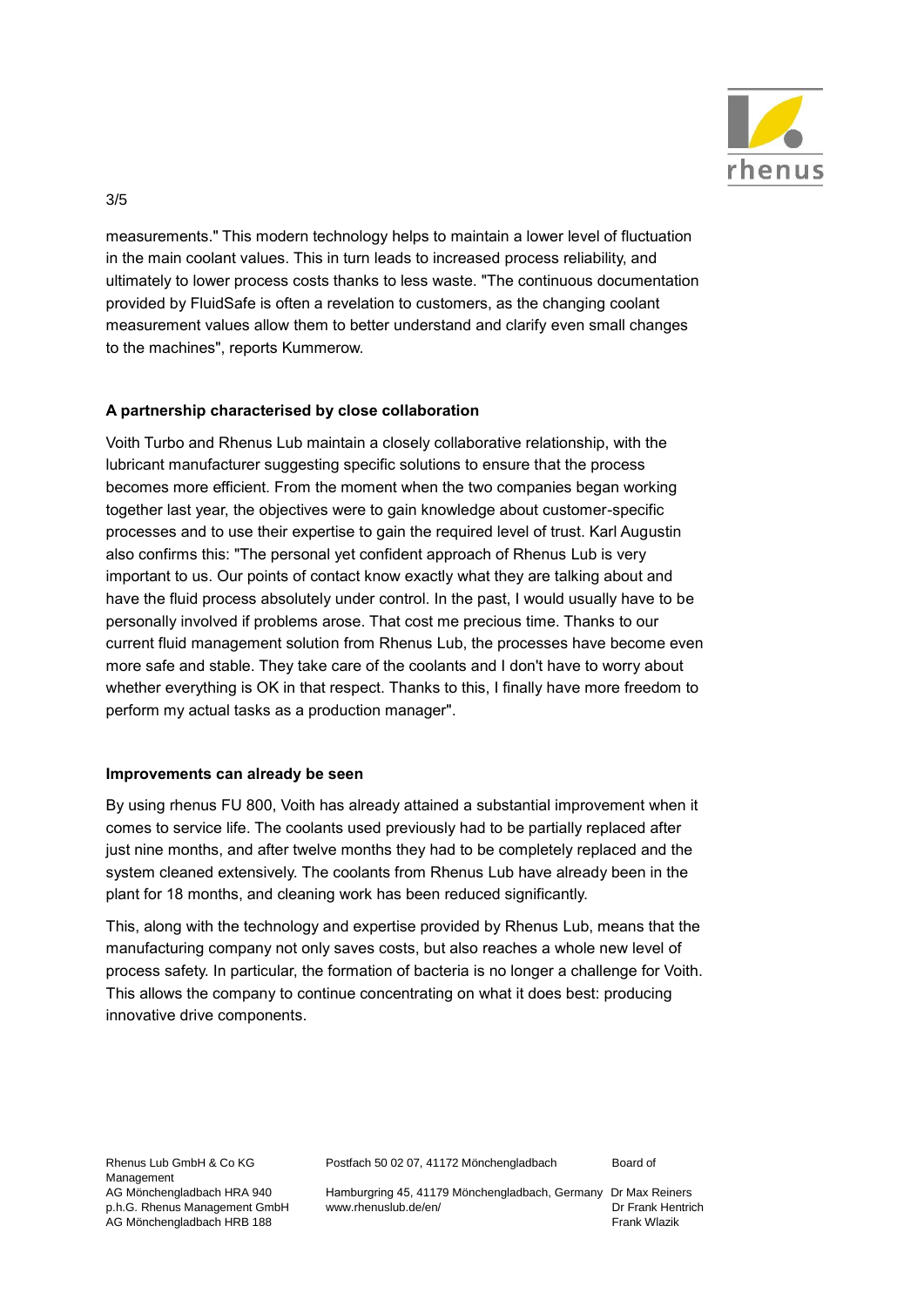

#### **Image material**



*Image 1: rhenus FU 800 makes manufacturing the Voith Vorecon planetary gear safer. (Source: Voith)*

*Image 2: Rhenus Lub Regional Manager, Armin Alic, (left) in conversation with Karl Augustin: "Improvements can already be seen." (Source: Rhenus Lub)*

*Image 3: With the FluidSafe real-time coolant measurement system, Voith has information about crucial parameters available at all times. (Source: Rhenus Lub)*

The image material may be used for editorial purposes only, providing that the respective source is credited. Use is free of charge. However, we ask that you provide us with a copy (for print media) or notify us (other media, Internet). When using on the Internet, we request that you provide a link to "www.rhenuslub.de" or mention our Internet site "www.rhenuslub.de".

Rhenus Lub GmbH & Co KG Management AG Mönchengladbach HRA 940 p.h.G. Rhenus Management GmbH AG Mönchengladbach HRB 188

Postfach 50 02 07, 41172 Mönchengladbach Board of

Hamburgring 45, 41179 Mönchengladbach, Germany Dr Max Reiners www.rhenuslub.de/en/ Dr Frank Hentrich University of the University of the Dr Frank Wlazik

4/5